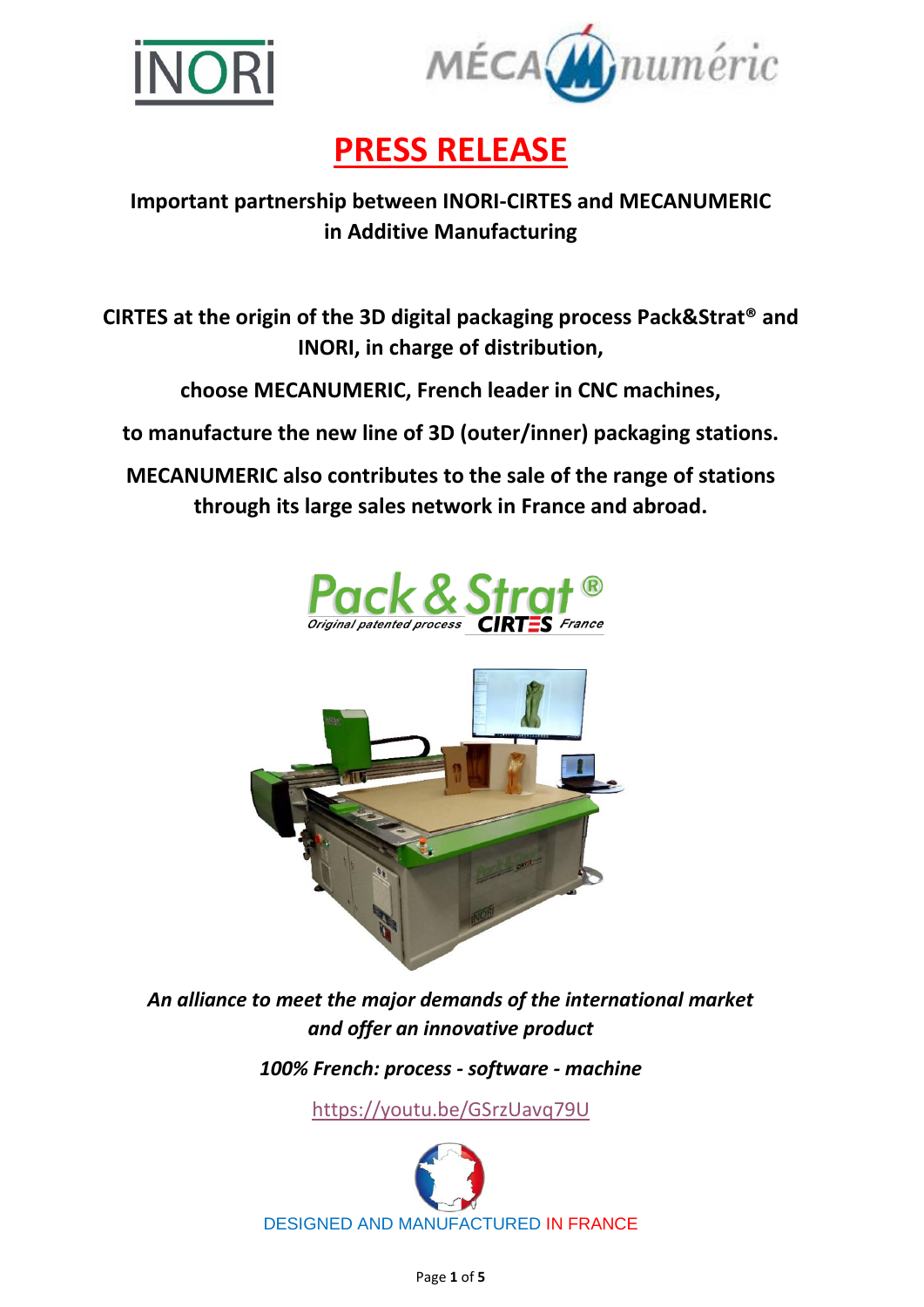# **The 3D digital packaging process Pack&Strat®**

The Pack&Strat® process ( <https://youtu.be/GSrzUavq79U> ) is developed by CIRTES from its native Additive Manufacturing patented process Stratoconception®.

After its widespread use in the domains of transportation, energy, health, design, luxury goods, construction, etc., the Stratoconception Additive Manufacturing process has enabled CIRTES teams to develop and patent the 3D digital packaging 3D Pack&Strat® and to grant the distribution to its subsidiary INORI SAS.

INORI distributes the 3D digital packaging process (process, software and machine) by Additive Manufacturing (AM) with no equivalent, developed by CIRTES and protected by an internationally granted patent. INORI has successfully launched its commercialization since 2018 from prestigious reference clients such as BUGATTI, SECO Tools, GE Healthcare, LP Art, Packing Dispatch, CDTA Alger, ... INORI is offering in 2021 a new range of dedicated stations (100% French process - software – machine).

From the digitization of the shape of the object to be packed, the process makes it possible to offer a unique solution of perfect custom-made 3D inner packaging, in corrugated cardboard or recyclable foam, for high added-value products per unit or small series. This is the world's first patented digital ADDITIVE MANUFACTURING process dedicated to 3D PACKAGING. 3D digital inner packaging is performed directly from the CAD of the product or from the 3D scanning of the real object. It is a 100% French solution, process, software and machine.

The resulting 3D outer/inner packaging is made mainly from corrugated cardboard plates, it is a green process, perfectly adapted to the part, it secures transport, enhances the product and minimizes the packaging volume. The process is very fast, it is controlled by our proprietary software, very ergonomic.

With the support of CIRTES, INORI has just developed in 2021 a new range of Pack&Strat® stations entirely dedicated to the process and the software. Two models, manufactured in partnership with the French manufacturer MECANUMERIC, have been on the market since September 2021. MECANUMERIC also contributes to the distribution of the range of stations via its sales network in France and abroad.

An alliance between INORI-CIRTES and MECANUMERIC to meet the major demands of the international market and offer an innovative product, 100% French process - software – machine.



The first patented process of ADDITIVE MANUFACTURING for 3D PACKAGING

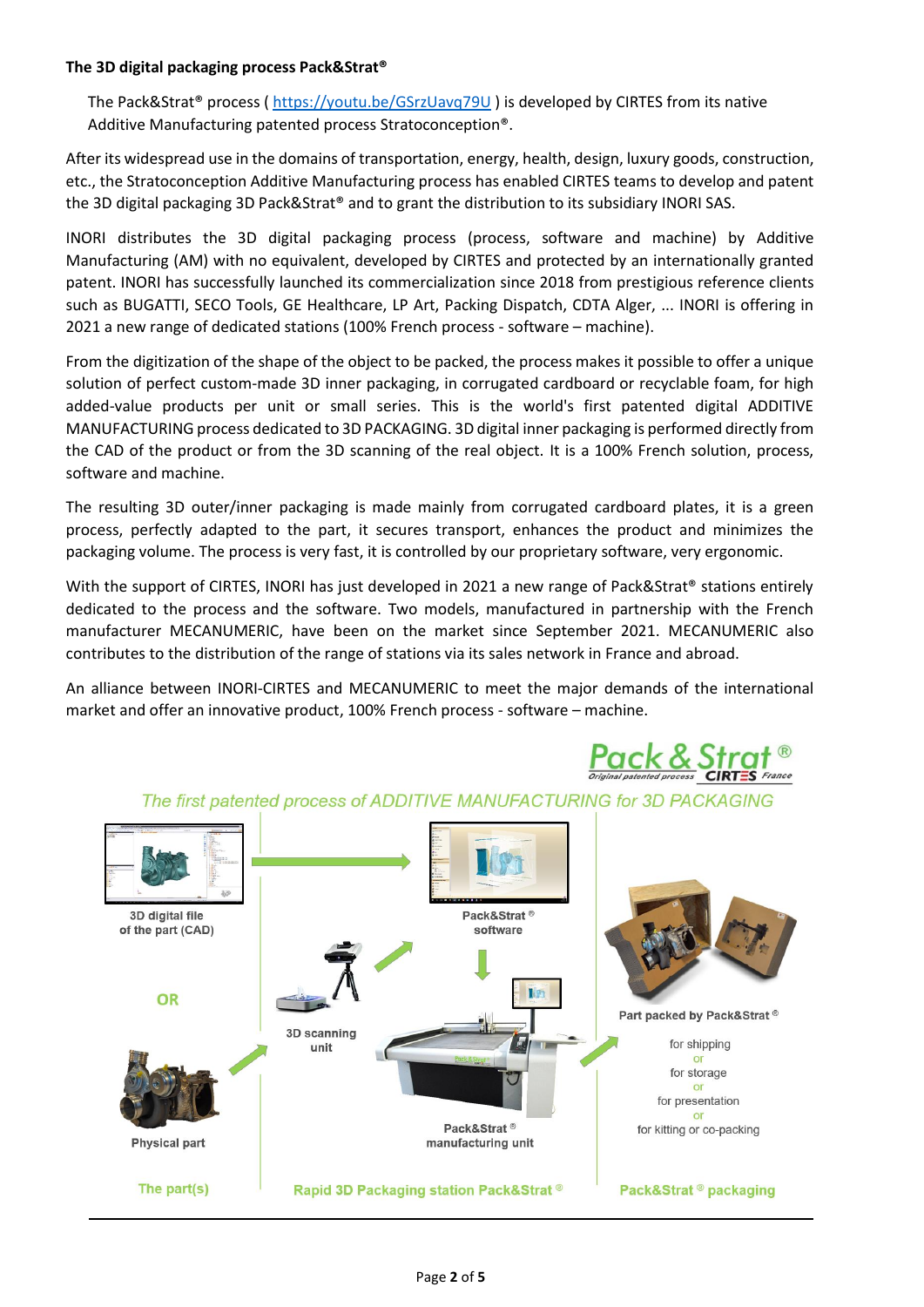#### **ANNEX**

# **What about Stratoconception**

Stratoconception® is the forerunner French additive manufacturing (or 3D printing) process, one of the 7 standardized processes that exist in the world. The process initiated by Claude Barlier in the 1980s, patented in 1991, has been developed and marketed for 30 years by CIRTES in Saint-Dié-des-Vosges.

The process consists in using software to decompose the CAD model of the part into a set of elementary 3D layers, called "strata". These layers are put together and manufactured from a material plate (corrugated cardboard, foam, wood, metal, etc.) from cutting by rapid micro-milling, laser or cutter. The layers are then nested and assembled to reconstruct the final 3D object. The plates are large industrial standard formats.

The process is very fast. It is particularly suitable for models, prototypes but also for tools, even series parts and for packaging. It is without limitation of interior or exterior shape, without limitation of size (from a few millimeters to several meters). It does not require any finishing postprocessing.

The process is available in products (process-software-machines) and applications. The software is proprietary, the StratoPro® software uses STL formats and the TopSolid'Strato® software allows direct use of the native TOPSolid CAD files. A wide range of machines is available in semi-automatic or fully robotic versions (Strat'AUTO®). More than 800 stratoconception solutions are currently in use around the world.

The Stratoconception® process is thus at the origin of the Pack&Strat® process.

# **Companies meeting**

Exchanges between CIRTES and MECANUMERIC have existed for 30 years, the companies have been partners for the manufacturing of stations for a long time and particularly through the company CHARLYROBOT, since 1991.

# **About CIRTES**

CIRTES SA is a company with the Contractual Research Structure (SRC in French) label. Created in November 1991 by Claude Barlier in the heart of the industrial basin of Saint-Dié-des-Vosges, CIRTES also has an establishment in Carmaux, in the southwest of France.

CIRTES has been a pioneer and leader in Additive Manufacturing (AM), Subtractive Manufacturing (Advanced Machining) as well as new digital technologies for Rapid Product Development (RPD) for 30 years.

Based on its patented research, Additive Manufacturing by Stratoconception®, 3D rapid packaging Pack&Strat® and Machining Monitoring Actarus®, CIRTES aims to develop industrial Research & Development contracts, to manufacture models and tools and to market its software solutions and the associated machines.

CIRTES also carries out technology transfer missions for the integration of the digital chain of Rapid Product Development in companies and mainly in SME and VSE. CIRTES offers companies training and a hotline on its processes and professional training in additive manufacturing and the digital chain, on its site, with operational experience.

CIRTES has granted the distribution of the Pack&Strat® process to its subsidiary INORI SAS.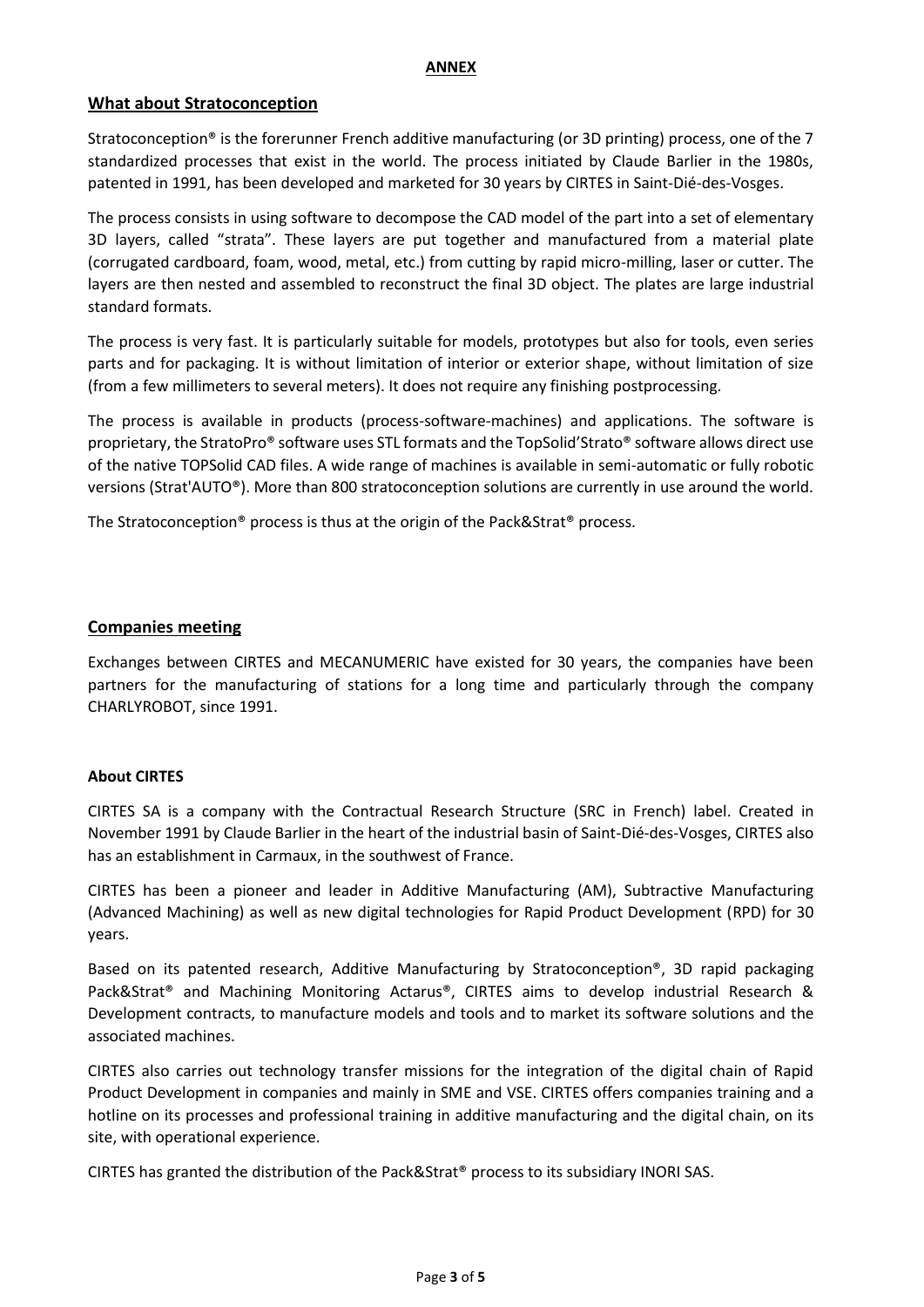# **About INORI**

INORI SAS, labelled as innovation platform, specializes in the industrial, technical and economic qualification of technologies, products, processes, new activities, for the Industry of the Future and additive manufacturing. It accelerates the transition from R&D to Industrialization and then to the distribution of solutions and to series production. It is located at the VirtuReaL cluster in Saint-Dié-des-Vosges alongside CIRTES and InsIC.

Since 2017, INORI has industrialized and marketed Pack&Strat®, the 3D digital packaging process by Additive Manufacturing Stratoconception initiated, developed and patented by CIRTES. An 100% French innovative product.

INORI activities linked to Pack&Strat® concern:

- Sales of dedicated Pack&Strat® stations: Hardware, Software and Services
- Pack&Strat® Process and Software integration on client machine park
- On-site P&S packaging manufacturing services (feasibility, prototypes, series).

In 2021, INORI is offering a new range of Pack&Strat® machines entirely dedicated to the process and the software.

# **About MECANUMERIC**

**MECANUMERIC** has been a French manufacturer of machine tools since 1994, very diversified into three main sectors:

- Industry (MECANUMERIC, MECAMATIC and Digital Control brands),
- Education (CHARLYROBOT and MECANUMERIC brands),
- Medical (dental with CHARLYDENTAL brand) and podiatry ...

For 27 years, more than 14,000 machines have been produced and delivered to around 60 countries.

MECANUMERIC, created and managed by Arthur PAIS who has more than 36 years of experience in the design of CNC machines, is a private company of 150 people, 100% integrated on its brand new industrial site of 13,000 sq.m in Albi in the South-West of France and able to achieve:

- Design
	- o Mechanical studies
	- o Electronic studies and automation
	- o Software studies (firmware, applications and HMI, etc.)
- The manufacture of parts and sub-assemblies:
	- o Mechanical welding
	- o Painting
	- o Machining
	- o Wiring of electrical cabinets
- Final assembly of machines and testing
- Delivery, installation and training
- After-sales service and machine upgrades for customers.

**MECANUMERIC** controls on its CNC machines, the technologies of High Speed Milling, Waterjet cutting, Knife cutting, Laser cutting and marking, thermoforming and polymer baking. Its flexibility and responsiveness allow it to produce both standard machines and custom-made machines according to the needs of customers or partners.